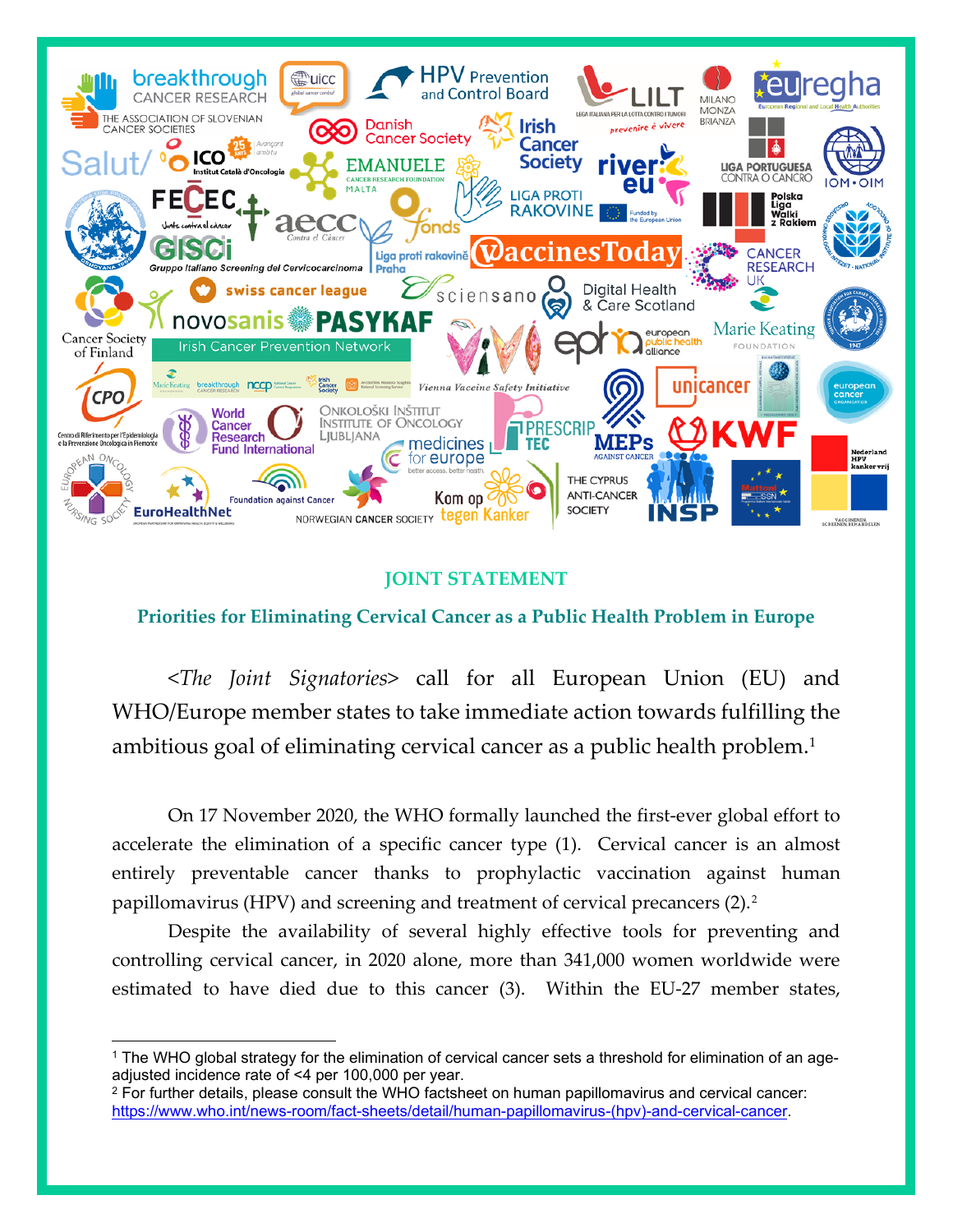approximately 33,000 women and their families receive a diagnosis of cervical cancer and 15,000 women lose their lives annually due to this disease with associated social and economic losses to families, communities and economies (4). With an increasing incidence over time (5), the burden of cervical cancer falls disproportionately on women and families in Eastern Europe and economically and socially vulnerable communities within countries. Nevertheless, *all* countries must take action to improve cervical cancer control.

Considering that almost every life claimed by cervical cancer can be potentially saved by equitable access to safe, evidence-based and effective preventative and treatment strategies, there is no time to lose in striving to achieve the following 2030 cervical cancer elimination targets in Europe:

- 90% of girls fully vaccinated with HPV vaccine by 15 years of age;
- 70% of women screened with a high precision test by 35 and 45 years of age; and
- 90% of women identified with cervical precancer or cancer receive treatment and care (6).

Considering that the recently adopted *Europe's Beating Cancer Plan[3](#page-1-0)* aims to support EU member states in meeting these targets, we <*the joint signatories*> urge policymakers across Europe to embrace the opportunity to eliminate cervical cancer as a public health concern, measured by reducing incidence below 4/100,000 per year, by prioritising the following actions using a comprehensive approach that leaves no-one behind:

### **1. Adopt, communicate and implement evidence-based screening policies**

- a. Evidence shows HPV detection is the preferred primary screening test for cervical cancer in European countries (7,8). Validated HPV testing should be offered according to existing evidence regarding the eligible age groups and screening intervals, with special attention to women living with HIV (9).
- b. Countries should follow the principles of the new WHO guideline for screening and treatment of cervical pre-cancer lesions for cervical cancer prevention (10).The choice of screening algorithm will be dependent on

<span id="page-1-0"></span><sup>&</sup>lt;sup>3</sup> Accessible at: [https://ec.europa.eu/info/strategy/priorities-2019-2024/promoting-our-european-way](https://ec.europa.eu/info/strategy/priorities-2019-2024/promoting-our-european-way-life/european-health-union/cancer-plan-europe_en)[life/european-health-union/cancer-plan-europe\\_en](https://ec.europa.eu/info/strategy/priorities-2019-2024/promoting-our-european-way-life/european-health-union/cancer-plan-europe_en)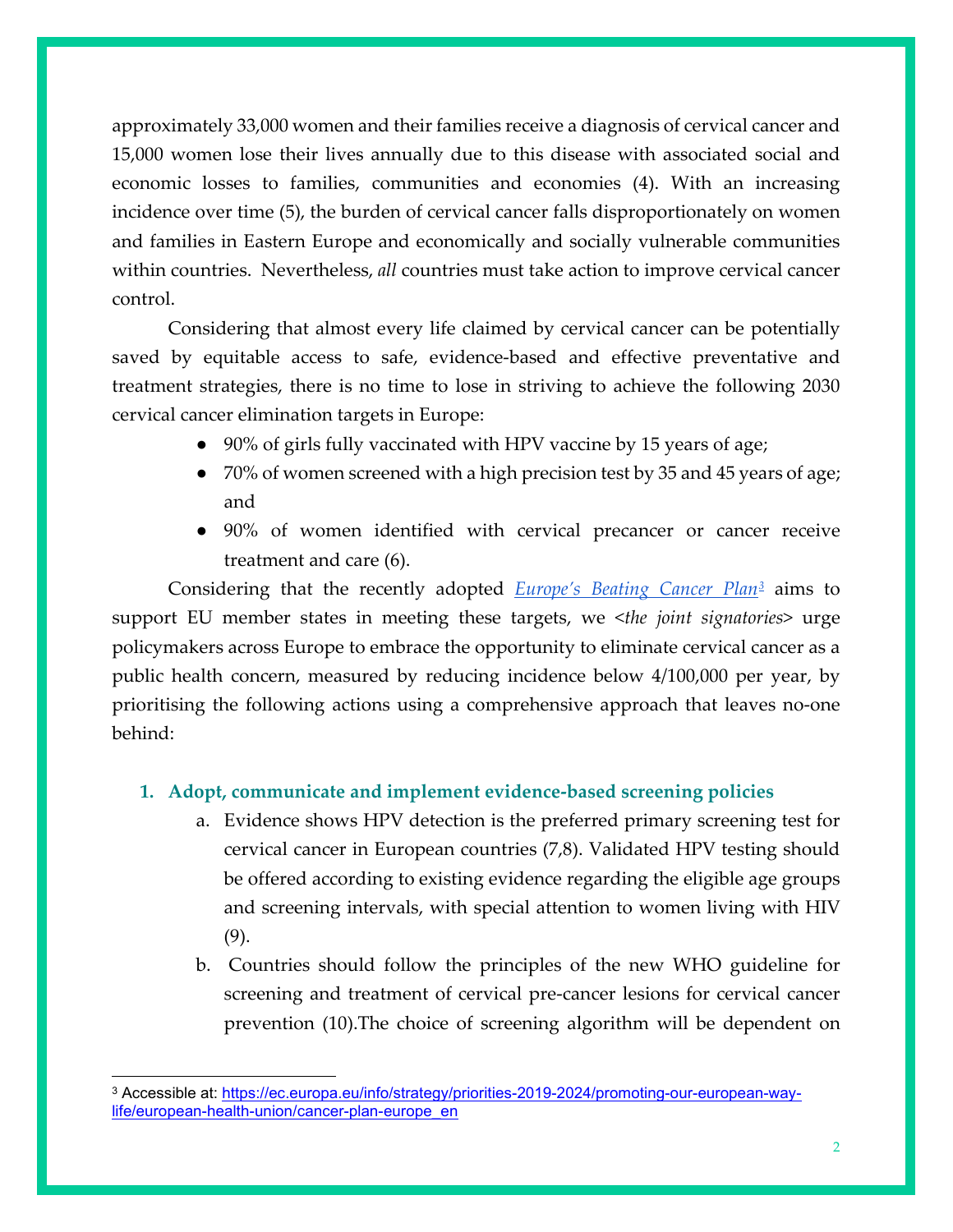feasibility, training, programme quality assurance and resources in countries. Policies for triaging women should carefully follow emerging evidence on effective triage algorithms and possible integration of triage biomarkers (11,12).

## **2. Ensure that cervical cancer screening is provided within an organised framework**

- a. Cervical cancer screening should be offered to women via an organised programme. The programme should be comprehensive and have a governance structure for implementation as well as monitoring and evaluation (13). It should be able to identify and invite women eligible for screening, actively discourage the potential for overscreening outside the programme and ensure delivery of appropriate triage, diagnosis, and treatment, if required.
- b. Organised programmes offer an efficient method for monitoring and assuring the quality of screening and management, and can respond in a timely way to innovations and potential adaptations such as e-health tools required to improve the quality of screening.

## **3. Optimise screening coverage, especially in Central and Eastern Europe, intensifying efforts to reach women not responding to the screening invitation**

- a. All women eligible for screening deserve the offer of making an informed choice. Yet too many women, especially those in socially and economically challenged settings, face barriers to attend screening services. HPV-based screening offers the benefit of self-collection, which may be a suitable alternative tool for the hard-to-reach women and the preferred approach during the ongoing Covid-19 pandemic (14).
- b. Self-sampling should only be offered within an organised framework and only recommended HPV tests should be used. Screening programmes that want to introduce self-sampling should implement pilot studies to define the best delivery method for HPV test as approaches will be very much dependent on the local culture, preference and context (15).

#### **4. Ensure treatment of the screen detected precancers and cancers**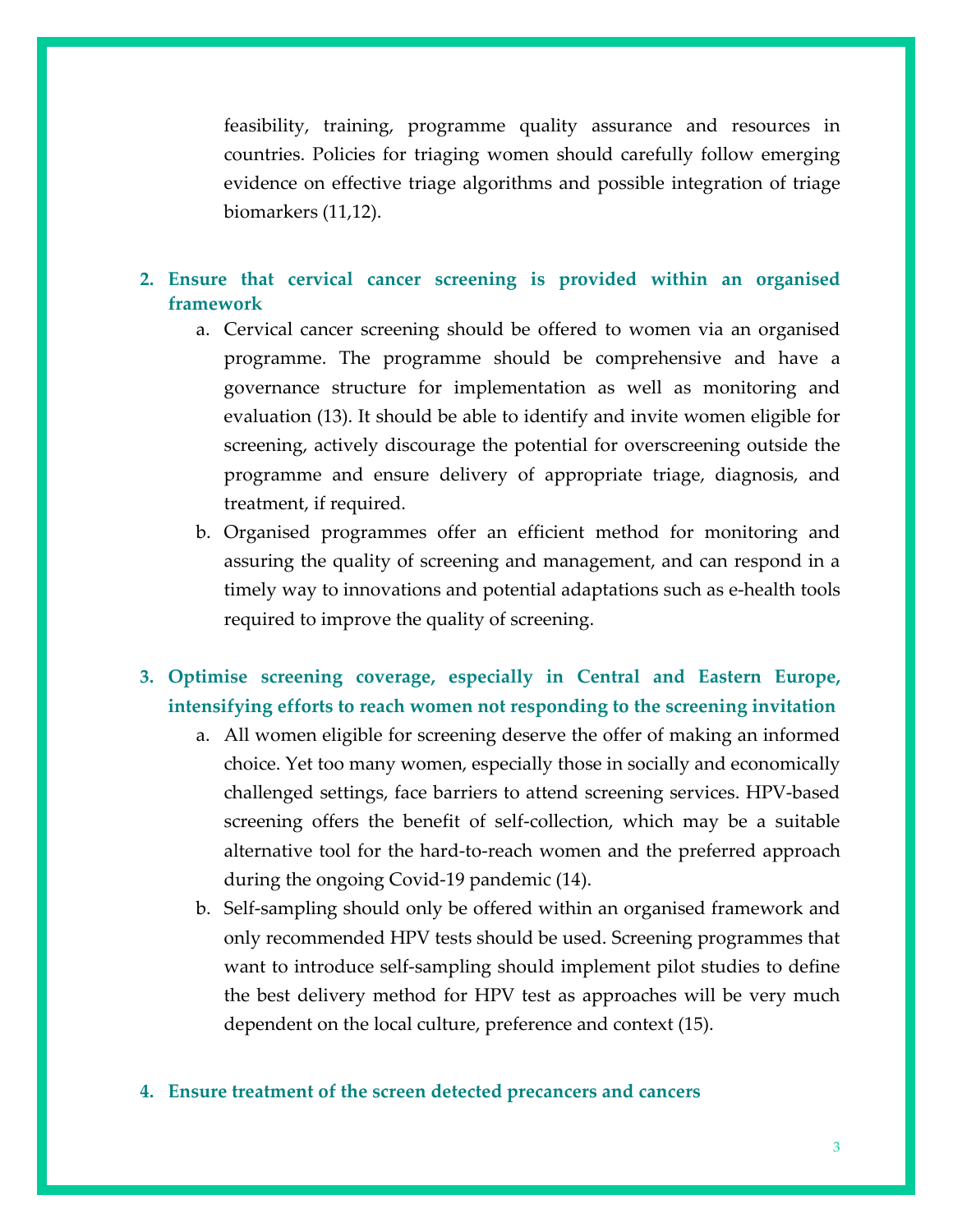- a. Screening alone will not be able to prevent cervical cancer unless all the screen detected high grade precancers are appropriately treated and followed up. Women with precancerous cervical lesions can be treated by simple techniques like local surgical excision or ablation.
- b. Stage appropriate treatment of every woman detected to have cervical cancer without any delay should be prioritised in every setting. Quality of care must be at a core of cancer management.

#### **5. Maximise HPV vaccination coverage to reach the 90% target by 2030**

- a. Large variation exists in HPV vaccination coverage across Europe, with low rates (or the absence of a vaccination programme) frequently observed in countries with the highest incidence of cervical cancer(16). The momentum of *Europe's Beating Cancer Plan* must be seized to ensure that HPV vaccination is included in the routine vaccination schedule of all countries.
- b. Investments are required into health service and implementation research for strategies to reach under-served population groups and increase and maintain confidence in the HPV vaccine following effective practice for addressing vaccine hesitancy.
- c. Cross-border initiatives to improve the affordability of HPV vaccines should be pursued, particularly to improve access for middle-income countries.

## **6. Update the EU guidelines for cervical cancer control, advising on the integration of elimination services with women-centred approaches**

- a. The initiative to publish an updated edition of EU guidelines for cervical cancer prevention should begin in earnest if the 2030 targets for cervical cancer elimination are to be met.
- b. The guidelines should address the combined area of primary and secondary prevention, recognising the importance of overcoming inequalities of access to quality assured services in the line with all three of the 2030 targets.
- c. Full consideration should be given to supporting equitable access through free access of vulnerable groups to health services with integration into universal health coverage approaches.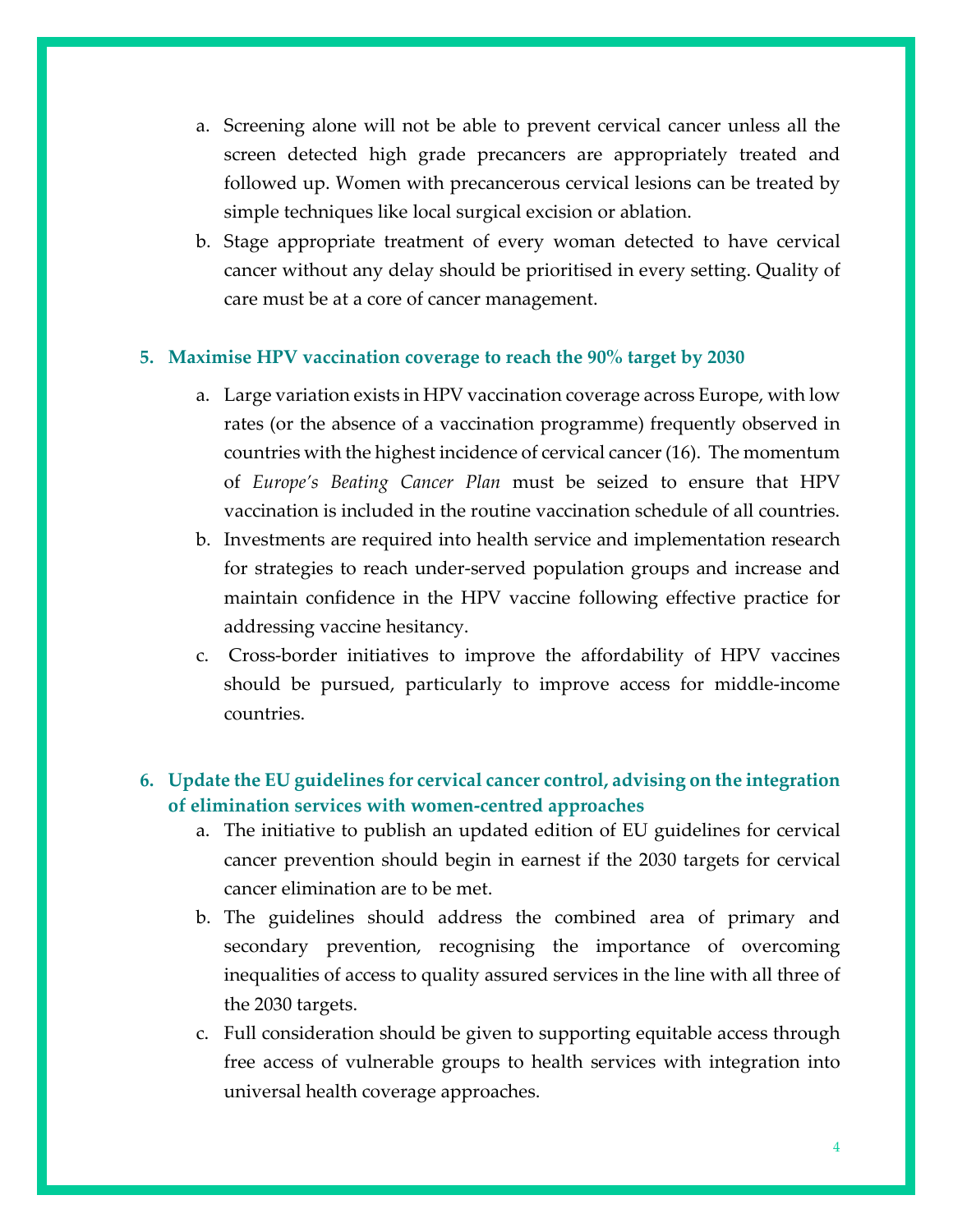### **7. Empowering women and working closely with civil society**

- a. The goal of eliminating cervical cancer provides us with a much-needed positive narrative during the ongoing Covid-19 pandemic. Patient and advocacy groups will be vital partners in amplifying this message.
- b. Taking action to eliminate cervical cancer provides us with a unique opportunity to re-energise and inspire health professionals by pointing the way to diminish the societal impact of a serious disease. The momentum provided by innovations to improve laboratory facilities, information systems and m-Health, and vaccine confidence, must not be lost.

<*The Joint Signatories*> urge that 17 November is, henceforth, recognised and commemorated as the global day for cervical cancer elimination, which is supported by Europe-wide synchronised campaign to maintain the progress towards cervical cancer elimination.

# **Signatories**

### **Organisations**

- 1. [Association of Slovenian Cancer Societies](http://www.protiraku.si/)
- 2. [Breakthrough Cancer Research](https://www.breakthroughcancerresearch.ie/)
- 3. [Catalan Institute of Oncology \(ICO\)](http://ico.gencat.cat/en/inici/index.html)
- 4. [Catalan Federation Against Cancer \(FECEC\)](https://www.juntscontraelcancer.cat/)
- 5. [Cancer Society of Finland \(CSF\)](https://www.cancersociety.fi/)
- 6. [Cancer Research UK \(CRUK\)](https://www.cancerresearchuk.org/)
- 7. [Croatian League Against Cancer](http://hlpr.hr/)
- 8. [Cyprus Association of Cancer Patients and Friends \(PASYKAF\)](https://pasykaf.org/en/home-page/)
- 9. [CPO Piedmont –](https://www.cpo.it/en/) Screening Unit
- 10. [Danish Cancer Society](https://www.cancer.dk/)
- 11. [Dutch Cancer Society \(KWF\)](https://www.kwf.nl/)
- 12. [Emanuele Cancer Research Foundation Malta \(ECRF\)](https://ecrfmalta.com/)
- 13. [EuroHealthNet](https://eurohealthnet.eu/)
- 14. [European Oncology Nursing Society \(EONS\)](https://cancernurse.eu/)
- 15. [European Cancer Organisation](https://www.europeancancer.org/) (E.C.O)
- 16. [European Public Health Alliance \(EPHA\)](https://epha.org/)
- 17. [European Regional and Local Health Authorities \(EUREGHA\)](http://www.euregha.net/)
- 18. [Foundation Against Cancer Belgium](https://www.cancer.be/)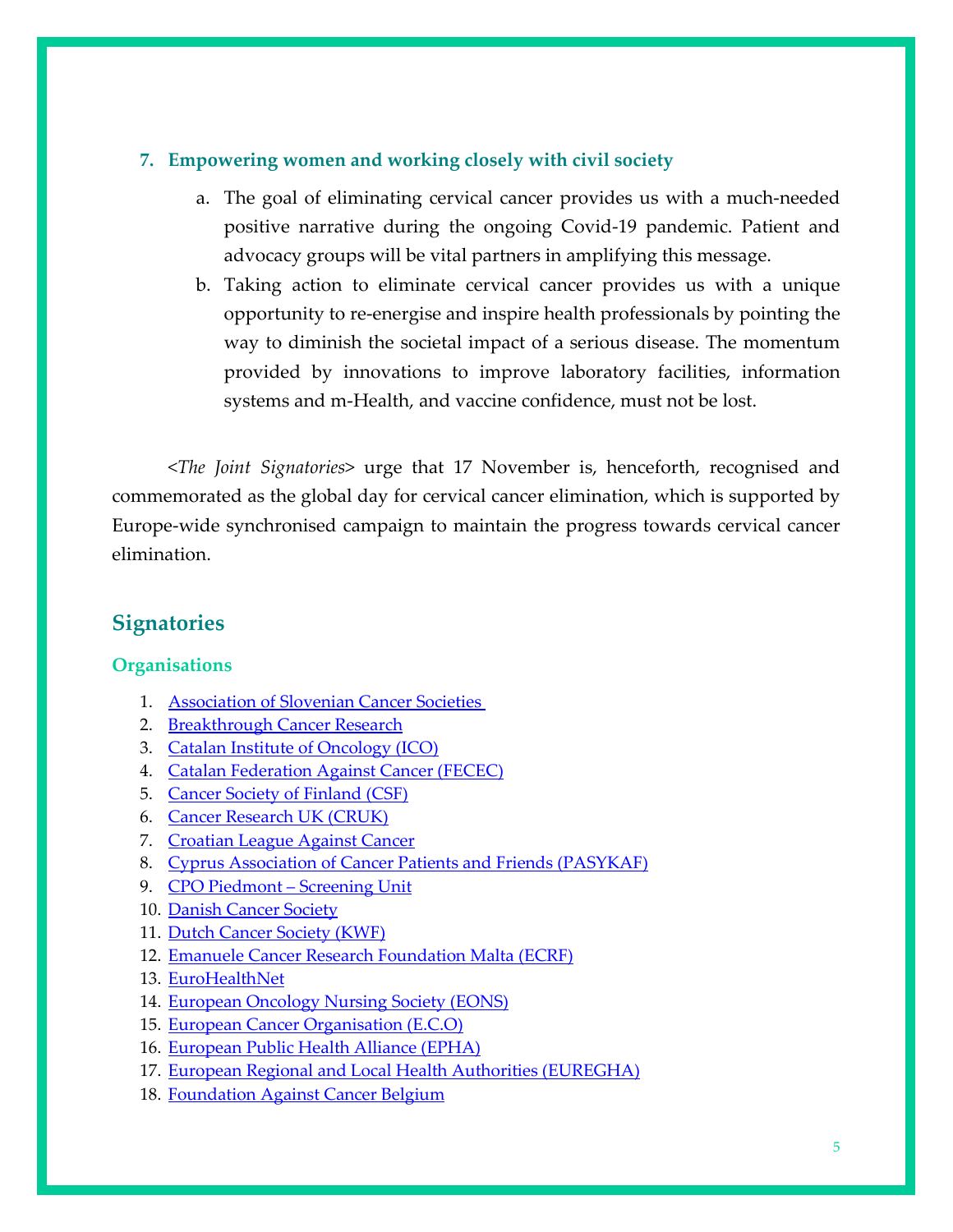- 19. [Hellenic HPV Society](https://www.hpvsociety.gr/)
- 20. [HPV Prevention and Control Board \(HPV Board\)](https://www.uantwerpen.be/en/projects/hpv-prevention-and-control-board/)
- 21. [International Organization for Migration \(IOM\)](https://www.iom.int/)
- 22. [Irish Cancer Society \(ICS\)](https://www.cancer.ie/)
- 23. [Irish Cancer Prevention Network \(ICPN\)](https://www.hse.ie/eng/services/list/5/cancer/prevention/cancer-prevention-information.html)
- 24. [Institute of Oncology Ljubljana](http://onko-i.si/eng)
- 25. [Italian Cervical Carcinoma Screening Group \(GISCi\)](https://www.gisci.it/)
- 26. [League Against Cancer Slovakia \(LPR\)](https://www.lpr.sk/)
- 27. [Lega Italiana Lotta contro i Tumori Milano Monza Brianza](https://www.legatumori.mi.it/)
- 28. [Medicines for Europe](https://www.medicinesforeurope.com/)
- 29. [MEPs Against Cancer Interest Group](https://www.europeancancerleagues.org/meps-against-cancer-about-meps-against-cancer-2/)
- 30. [National Institute of Oncology, Hungary](https://onkol.hu/?lang=en)
- 31. [National Institute of Public Health, Romania INSP \(NIPH\)](https://insp.gov.ro/)
- 32. [National Center of Pathology, Affiliate of Vilnius University Hospital Santaros Klinikos](https://vpc.lt/en/)  [National Center of Pathology](https://vpc.lt/en/)
- 33. [Norwegian Cancer Society](https://kreftforeningen.no/en/)
- 34. [Novosanis](https://novosanis.com/)
- 35. [O Fonds](https://ofonds.lv/)
- 36. [Polish Cancer League \(PLWzR\)](https://ligawalkizrakiem.pl/)
- 37. [Portuguese League Against Cancer](https://www.ligacontracancro.pt/)
- 38. [PRESCRIP-TEC Global Health Unit UMCG](http://www.prescrip-tec.org/)
- 39. [Programma Mattone Internazionale Salute \(ProMIS\)](https://www.promisalute.it/servizi/notizie/notizie_homepage.aspx)
- 40. [RIVER-EU](https://twitter.com/rivereuproject)
- 41. [Sciensano](https://www.sciensano.be/en)
- 42. [Scottish Government, Digital Health and Care Directorate \(DHCD\)](https://tec.scot/)
- 43. [Spanish Association Against Cancer](https://www.aecc.es/es) (AECC)
- 44. [Stand up to Cancer Flanders \(KotK\)](https://www.komoptegenkanker.be/)
- 45. [Swiss Cancer League](https://www.liguecancer.ch/)
- 46. [Taskforce Nederland HPVkankervrij](https://www.erasmusmc.nl/nl-nl/artikelen/nederland-moet-meer-doen-om-hpv-kanker-te-voorkomen)
- 47. [The Marie Keating Foundation \(MKF\)](https://www.mariekeating.ie/)
- 48. [The Cyprus Anti-Cancer Society](https://www.anticancersociety.org.cy/el/page/home)
- 49. [Turkish Association for Cancer Research and](http://www.turkkanser.org/) [Control](http://www.turkkanser.org/)
- 50. Unicancer
- 51. [Union for International Cancer Control \(UICC\)](https://www.uicc.org/)
- 52. [Vaccines Today](https://www.vaccinestoday.eu/)
- 53. [Vienna Vaccine Safety Initiative](https://www.vi-vi.org/)
- 54. [World Cancer Research Fund International \(WCRF International\)](https://www.wcrf.org/)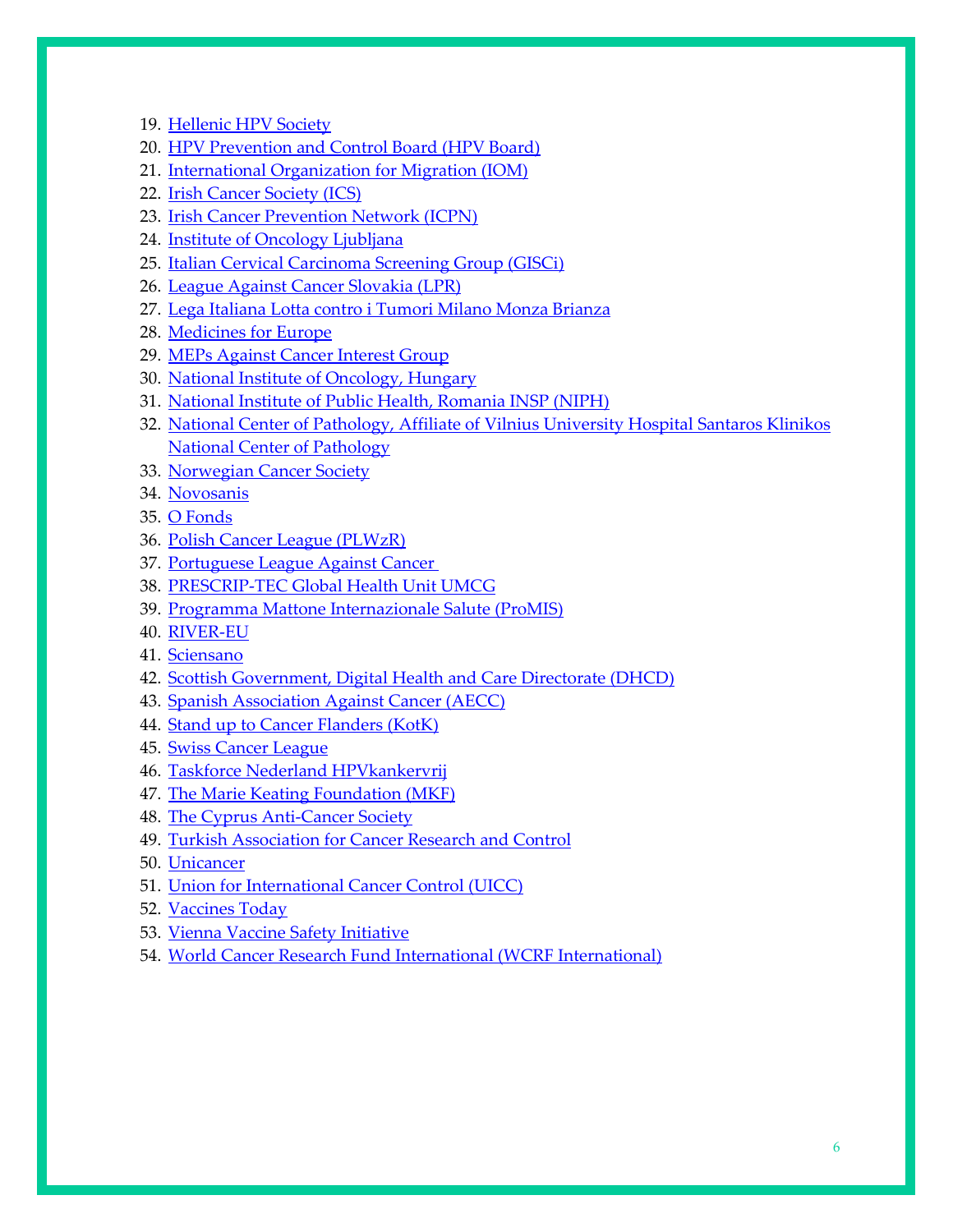#### **Individuals**

- 55. MEP Alex Agius Saliba (S&D, Malta)
- 56. MEP Biljana Borzan (S&D, Croatia)
- 57. MEP Brando Benifei (S&D, Italy)
- 58. MEP Claudia Gamon (RE, Austria)
- 59. MEP Chrysoula Zacharopoulou (RE, France)
- 60. MEP Fabio Massimo Castaldo (non-attached, Italy)
- 61. MEP Frances Fitzgerald (EPP, Ireland)
- 62. MEP Gianna Gancia (ID, Italy)
- 63. MEP Hilde Vautmans (RE, Belgium)
- 64. MEP Jordi Cañas (RE, Spain)
- 65. MEP Loucas Fourlas (EPP, Cyprus)
- 66. MEP Olivier Chastel (RE, Belgium)
- 67. MEP Sara Cerdas (S&D, Portugal)
- 68. MEP Seán Kelly (EPP, Ireland)
- 69. MEP Sirpa Pietikäinen (EPP, Finland)
- 70. MEP Tilly Metz (Greens/EFA, Luxembourg)
- 71. MEP Véronique Trillet-Lenoir (RE, France)
- 72. Prof Dr Steven Van Gucht, Head of Viral Diseases, Sciensano
- 73. Prof Guido Van Hal, Professor Social Epidemiology, Antwerpen University
- 74. Prof Jean-Yves Blay, President, Unicancer
- 75. Prof Dr Joakim Dillner, Scientific Director, Karolinska University Hospital, Head of Unit, Center for Cervical Cancer Prevention
- 76. Dr Paolo Giorgi Rossi, Director, Epidemiology and Risk Communication Interagency Service, AUSL Reggio Emilia
- 77. Dr Livia Giordano, Director, Screening Unit , CPO Piedmont AOU Città della Salute e della Scienza
- 78. Dr Paola Armaroli, Epidemiologist, Screening Unit, CPO Piedmont AOU Città della Salute e della Scienza
- 79. Dr Mercè Marzo-Castillejo, General Practitioner Researcher, Unitat de Suport a la Recerca (USR) Costa de Ponent
- 80. Dr Vítor Rodrigues, Associate Professor, University of Coimbra
- 81. Dr Carmen Ungurean, Cancer Screening Coordinator, National Institute of Public Health, Romania
- 82. Dr Janine de Zeeuw, Researcher, The University Medical Center Groningen (UMCG)
- 83. Isabel Portillo, Cancer Screening Coordinator, The Basque Health Service
- 84. Tine Jerman, Data Analyst, Institute of Oncology Ljubljana
- 85. Dr Mangesh Thorat, Deputy Director (Clinical) Cancer Prevention Trials Unit (KHP), King's College London
- 86. Dr Sue Sherman, Lecturer in Psychology, Keele University
- 87. Dr Francesca Maria Carozzi, Biologist, University of Florence
- 88. Dr Giuseppe La Torre, Professor, Department of Public Health and Infectious Diseases, Sapienza University of Rome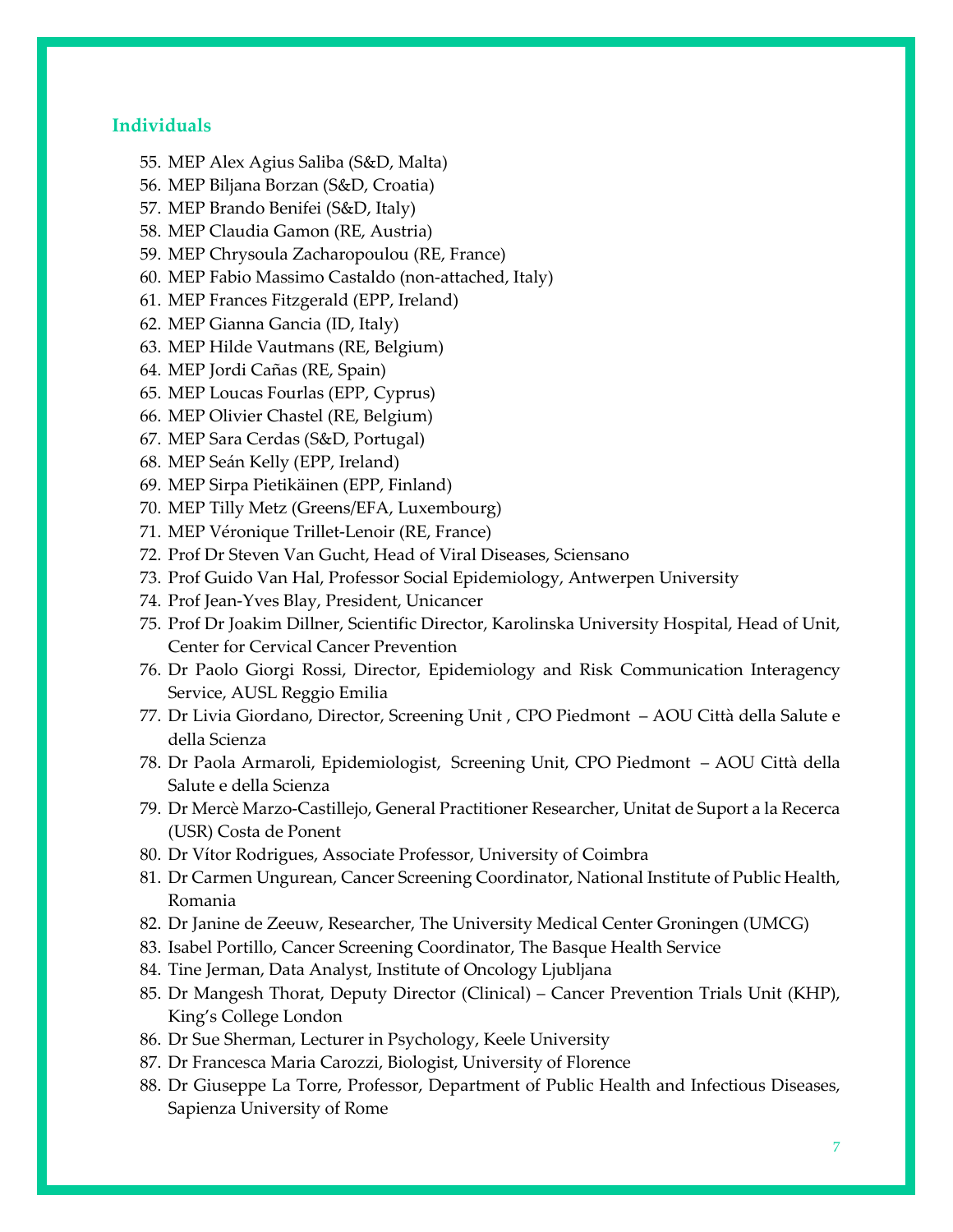- 89. Dr Severien Van Keer, Postdoctoral researcher, University of Antwerp
- 90. Dr Francesco Chierigo, Urology Resident, IRCCS Polyclinic IRCCS Hospital San Martino, Genova, Italy
- 91. Dr Janet Raycheva, Medical Oncology Resident and CancerCare.bg's Content manager
- 92. Dr Amil Družić, MD, Radiation Oncology Resident & ECL Youth Ambassador for the European Code Against Cancer for Bosnia and Herzegovina
- 93. Dr Meritxell Mallafré-Larrosa, Public Health Agency of Catalonia
- 94. Mashkur Abdulhamid Isa, MPH Student, University of Sheffield
- 95. Christos Tsagkaris, Medical Student, University of Crete
- 96. Elif Tufan, Medical Student, Marmara University
- 97. İkbal Kayabaş, Medical Student, Marmara University
- 98. Maša Davidović, PhD-candidate, Swiss Tropical and Public Health Institute
- 99. Stefanie Veraghtert, Founder & CEO, The Big C.
- 100. Karmen Korda, Junior Researcher, Croatian Institute of Public Health
- 101. Helena Vučković, ECL Youth Ambassador for the European Code Against Cancer for Croatia
- 102. Iuliana Stratan, ECL Youth Ambassador for the European Code Against Cancer for Moldova Bianca Wolf, ECL Youth Ambassador for the European Code Against Cancer for Austria
- 103. Zoë Verloo, ECL Youth Ambassador for the European Code Against Cancer for Belgium
- 104. Gizem Acar, ECL Youth Ambassador for the European Code Against Cancer for Turkey
- 105. Nadezda Majdalani, ECL Youth Ambassador for the European Code Against Cancer for Bulgaria
- 106. Shukurgeldi Myradov ECL Youth Ambassadors ECL Youth Ambassador for Turkmenistan
- 107. Dr Miljana Stojanovska, ECL Youth Ambassador for the European Code Against Cancer for North Macedonia
- 108. Krassimira Zaykova, ECL Youth Ambassador for the European Code Against Cancer for Bulgaria
- 109. Dr Dino Mehic, ECL Youth Ambassador for the European Code Against Cancer for Austria
- 110. Lydia van Geloven, Director, Credo Business Generator
- 111. Patricia Pinto, Psychologist, Portuguese League Against Cancer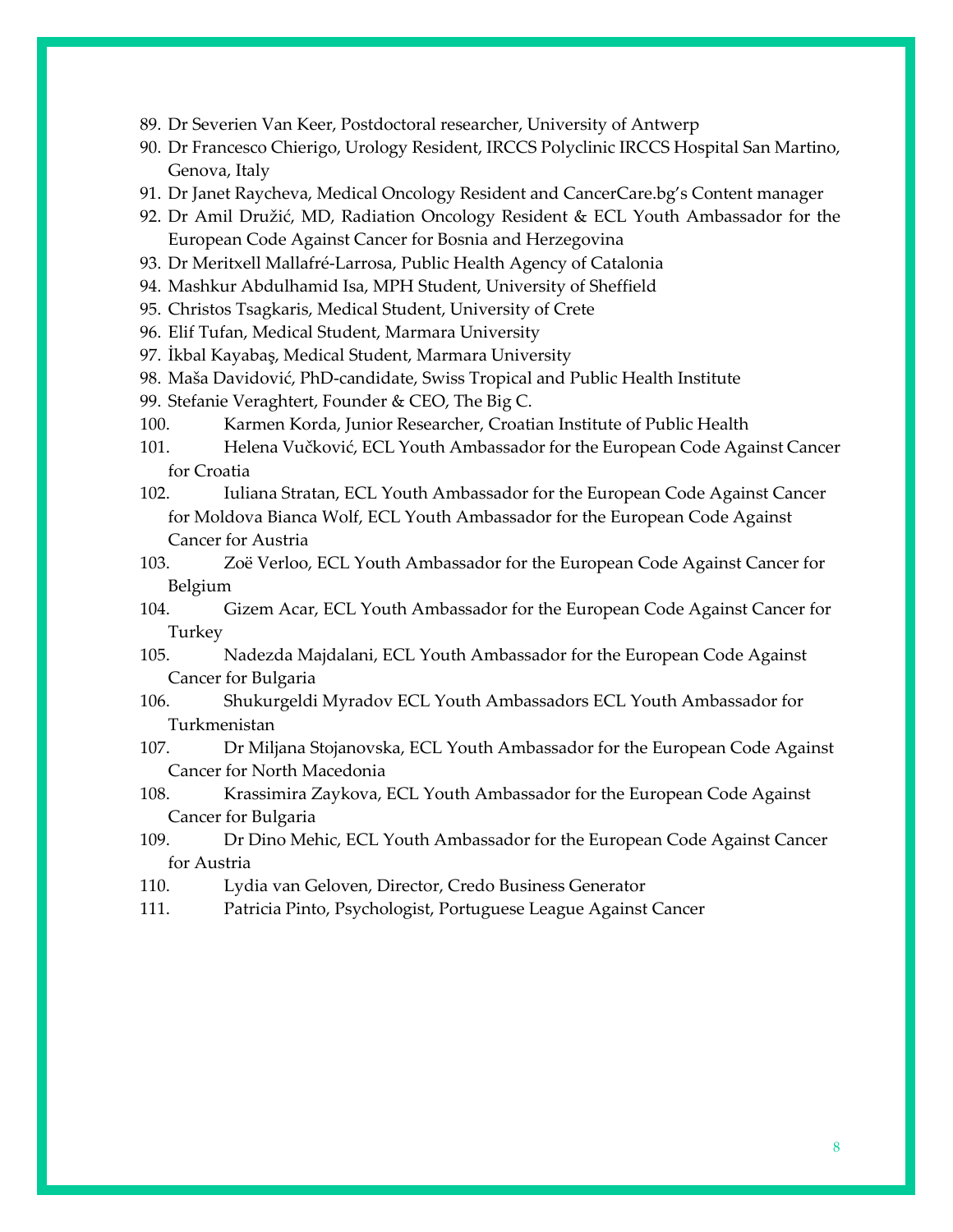### **References**

- 1. Das M. WHO launches strategy to accelerate elimination of cervical cancer. The Lancet Oncology [Internet]. 2021 Jan 1 [cited 2021 Feb 16];22(1):20–1. Available from: [http://www.thelancet.com/article/S1470204520307294/fulltext.](https://www.thelancet.com/journals/lanonc/article/PIIS1470-2045(20)30729-4/fulltext)
- 2. Simms KT, Steinberg J, Caruana M, Smith MA, Lew J bin, Soerjomataram I, et al. Impact of scaled up human papillomavirus vaccination and cervical screening and the potential for global elimination of cervical cancer in 181 countries, 2020–99: a modelling study. The Lancet Oncology [Internet]. 2019 Mar 1 [cited 2021 Feb 16];20(3):394–407. Available from: [https://pubmed.ncbi.nlm.nih.gov/30795950/.](https://pubmed.ncbi.nlm.nih.gov/30795950/)
- 3. Sung H, Ferlay J, Siegel RL, Laversanne M, Soerjomataram I, Jemal A, et al. Global cancer statistics 2020: GLOBOCAN estimates of incidence and mortality worldwide for 36 cancers in 185 countries. CA: A Cancer Journal for Clinicians [Internet]. 2021 Feb 4 [cited 2021 Feb 16]; caac.21660. Available from[: https://onlinelibrary.wiley.com/doi/10.3322/caac.21660.](https://onlinelibrary.wiley.com/doi/10.3322/caac.21660)
- 4. Arbyn M, Weiderpass E, Bruni L, de Sanjosé S, Saraiya M, Ferlay J, et al. Estimates of incidence and mortality of cervical cancer in 2018: a worldwide analysis. The Lancet Global Health [Internet]. 2020 Feb 1 [cited 2021 Feb 16];8(2): e191–203. Available from: [www.thelancet.com/lancetgh.](http://www.thelancet.com/lancetgh)
- 5. Vaccarella S, Lortet-Tieulent J, Plummer M, Franceschi S, Bray F. Worldwide trends in cervical cancer incidence: Impact of screening against changes in disease risk factors. European Journal of Cancer. 2013 Oct 1;49(15):3262–73.
- 6. Global strategy to accelerate the elimination of cervical cancer as a public health problem [Internet]. 2020. Available from: [https://www.who.int/publications/i/item/9789240014107.](https://www.who.int/publications/i/item/9789240014107)
- 7. Arbyn M, Ronco G, Anttila A, Chris CJL, Poljak M, Ogilvie G, et al. Evidence regarding human papillomavirus testing in secondary prevention of cervical cancer [Internet]. Vol. 30, Vaccine. Elsevier Ltd; 2012 [cited 2021 Feb 16]. Available from: [https://pubmed.ncbi.nlm.nih.gov/23199969/.](https://pubmed.ncbi.nlm.nih.gov/23199969/)
- 8. Ronco G, Dillner J, Elfström KM, Tunesi S, Snijders PJF, Arbyn M, et al. Efficacy of HPV-based screening for prevention of invasive cervical cancer: Follow-up of four European randomised controlled trials. The Lancet [Internet]. 2014 Feb 8 [cited 2021 Feb 16];383(9916):524–32. Available from: [http://www.thelancet.com/article/S0140673613622187/fulltext.](http://www.thelancet.com/article/S0140673613622187/fulltext)